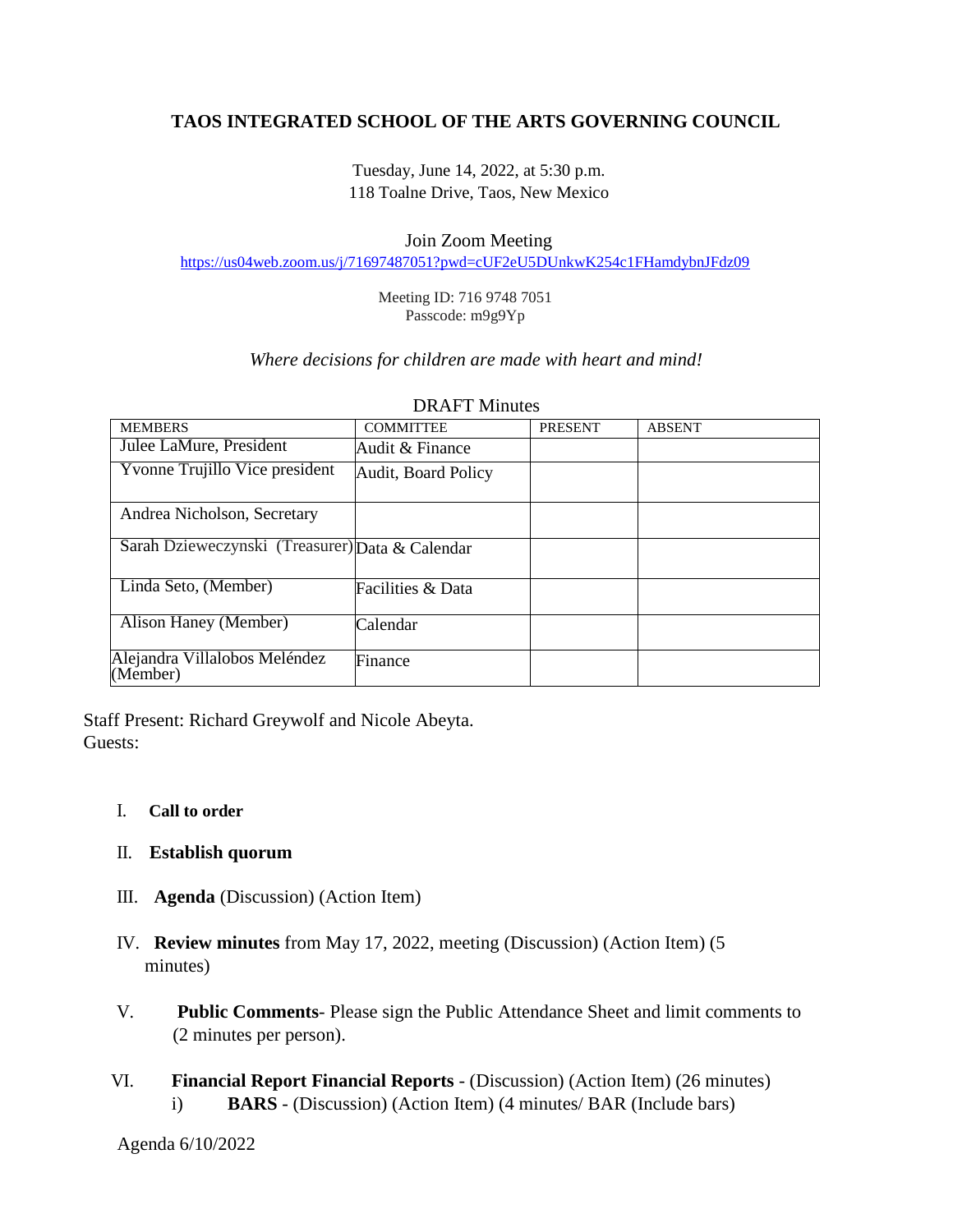## VII. **Third Reading of Black Education Act**. (5 minutes)

- VIII. **Announcements** (2 minutes)
- IX. **Report from Equity Council** (Discussion) (3 minutes)
- X. **Follow up with Mike M. presentation and proposal** (Discussion) (Action)

## XI. **Committee Reports** (10 minutes)

- Audit
- Finance
- Calendar
- Data
- Facilities
	- o Parking and traffic for facility (Discussion) 20 minutes

## XII. **Director's Report:** (5 minutes)

## XIII. **Review date of next meeting:** (1 minute)

## XIV. **Adjournment (Action Item)** (1 minute)

*If you are an individual with a disability who is in need of a reader, amplifier, qualified sign language interpreter, or any other form of auxiliary aid or service to attend or participate in the hearing or meeting, please contact Rich Greywolf at 575- 779-9311 least one (1) week prior to the meeting or as soon as possible. Public documents, including the agenda and minutes, can be provided in various accessible formats. Please contact Rich Greywolf at 575-779-9311 if a summary or other type of accessible format is needed.*